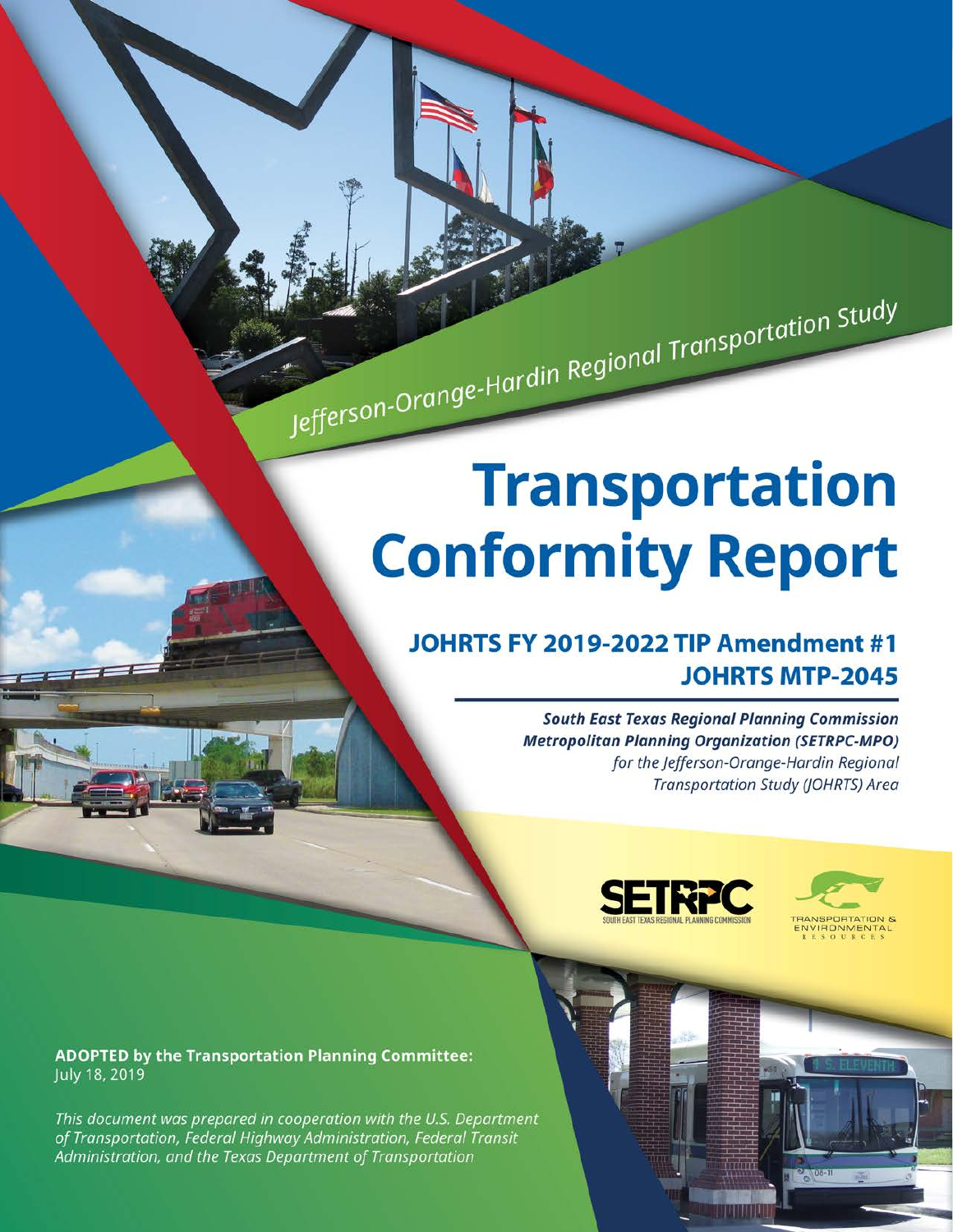This Page is Intentionally Blank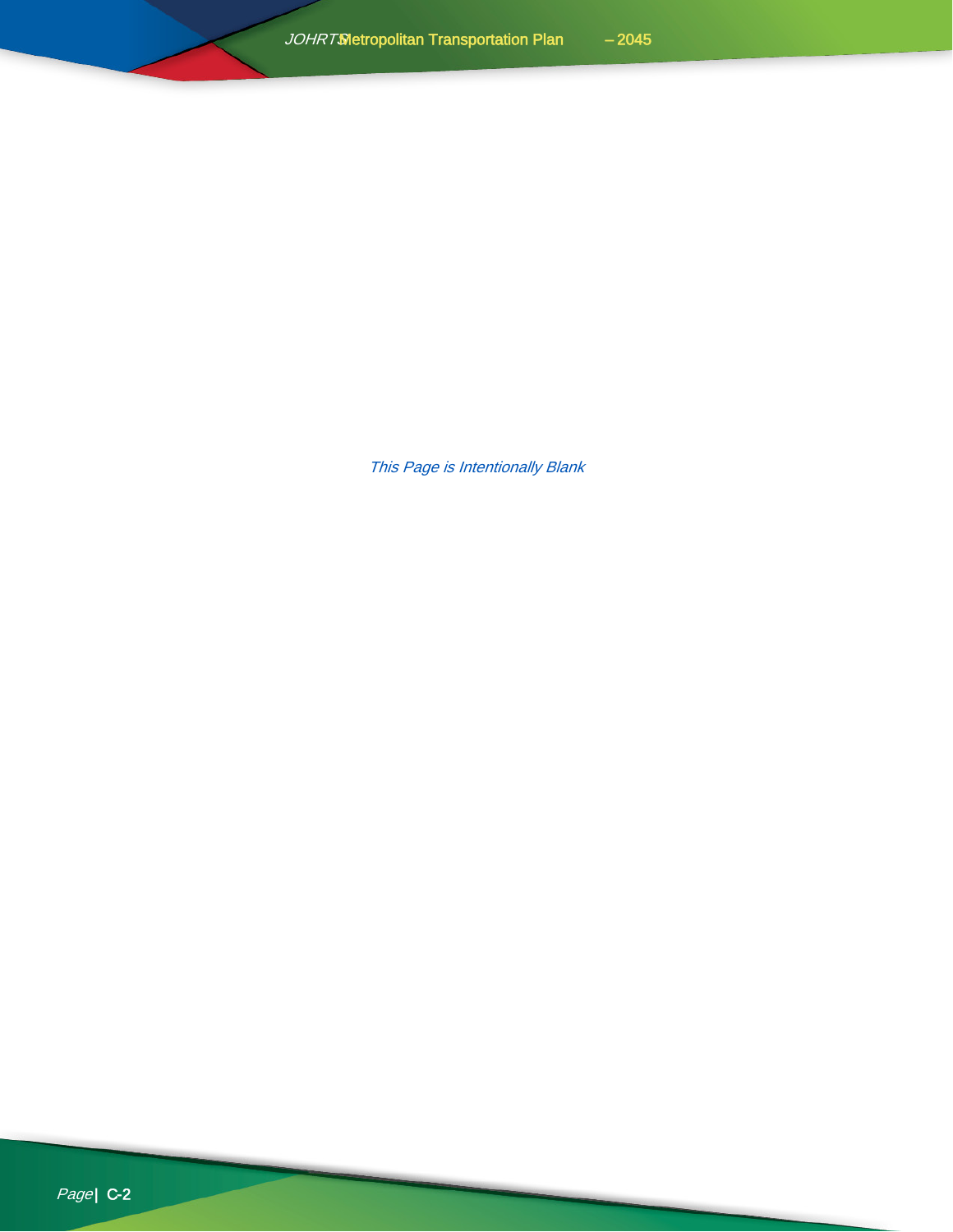### **Table of Contents**

| Glossary of Abbreviations 4                                      |  |
|------------------------------------------------------------------|--|
|                                                                  |  |
|                                                                  |  |
|                                                                  |  |
|                                                                  |  |
|                                                                  |  |
|                                                                  |  |
|                                                                  |  |
|                                                                  |  |
| Chapter 9: List of Appendices 22                                 |  |
| 9.1 Resolution and MPO Self-Certification                        |  |
| 9.2 JOHRTS MTP-2045                                              |  |
| 9.3 JOHRTS Revised FY 2019-2022 TIP                              |  |
| 9.4 JOHRTS Transportation Planning Committee Agendas and Minutes |  |
|                                                                  |  |

9.5 JOHRTS Technical Committee Agendas and Minutes

9.6 Interagency Consultative Process Meetings Summaries

9.7 Public Participation Process Documents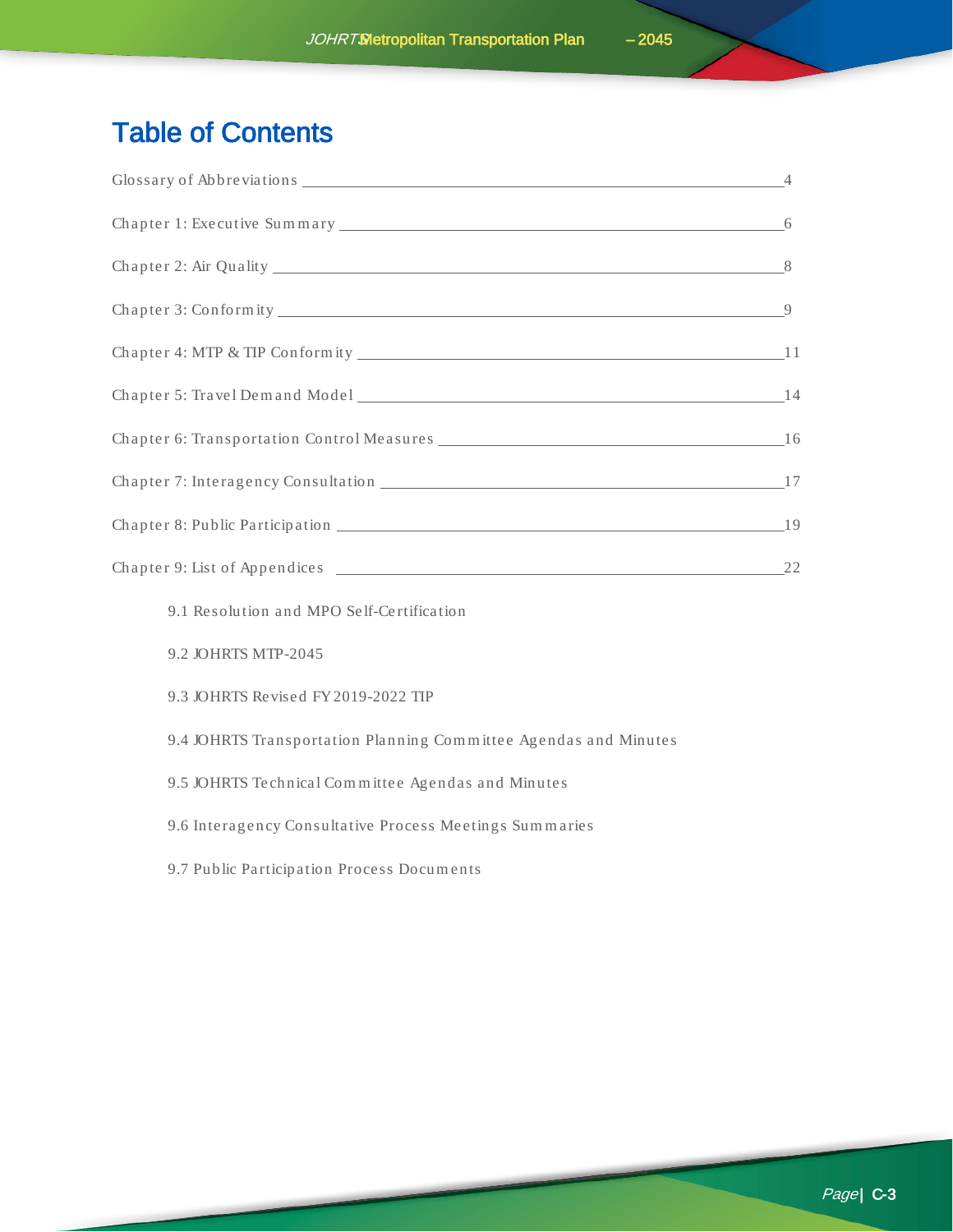# **Glossary of Abbreviations**

| <b>ACS</b>    | American Community Survey                     |
|---------------|-----------------------------------------------|
| CAAA          | Clean Air Act Amendments                      |
| <b>USDOT</b>  | United States Department of Transportation    |
| <b>EPA</b>    | US Environmental Protection Agency            |
| <b>FHWA</b>   | Federal Highway Administration                |
| <b>FTA</b>    | Federal Transit Administration                |
| IAC           | Inter-Agency Consultation                     |
| <b>JOHRTS</b> | Jefferson-Orange-Hardin Transportation Study  |
| <b>MPO</b>    | Metropolitan Planning Organization            |
| <b>MTP</b>    | Metropolitan Transportation Plan              |
| <b>NAAQS</b>  | National Ambient Air Quality Standards        |
| NOx           | Oxides of nitrogen                            |
| <b>PPP</b>    | Public Participation Plan                     |
| <b>SETRPC</b> | South East Texas Regional Planning Commission |
| <b>SIP</b>    | State Implementation Plan                     |
| <b>TAZ</b>    | Traffic Analysis Zone                         |
| <b>TCEQ</b>   | Texas Commission on Environmental Quality     |
| <b>TCM</b>    | Transportation Control Measure                |
| <b>TDC</b>    | Texas Demographic Center                      |
| <b>TDM</b>    | Travel Demand Model                           |
| <b>TIP</b>    | Transportation Improvement Program            |
| <b>TPC</b>    | Transportation Planning Committee             |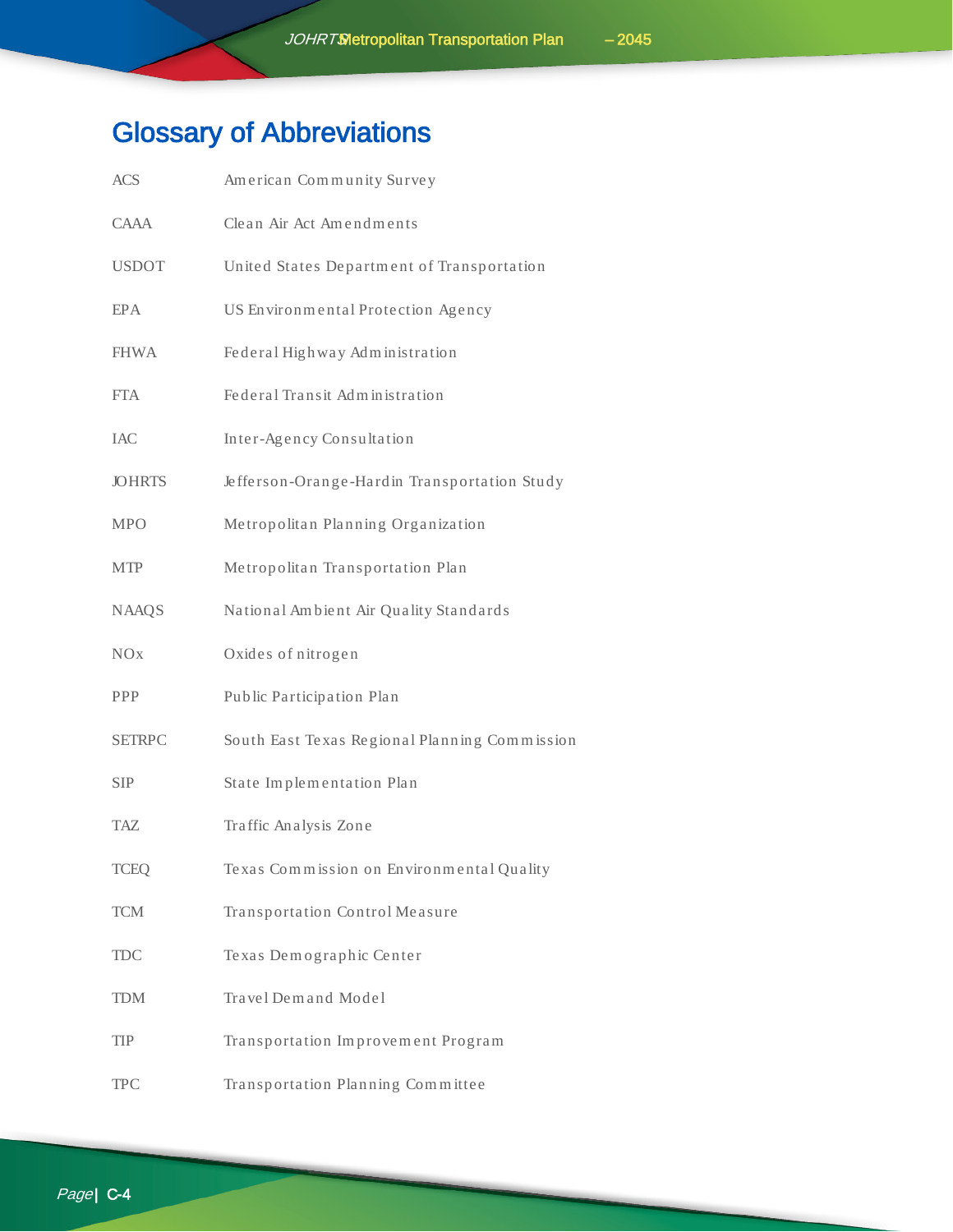- Texas Department of Transportation-Transportation Planning and Programming TxDOT-TPP Division
- Texas Workforce Commission **TWC**
- University of Texas-San Antonio **UTSA**
- Vehicle Miles Traveled **VMT**
- Volatile Organic Compounds **VOC**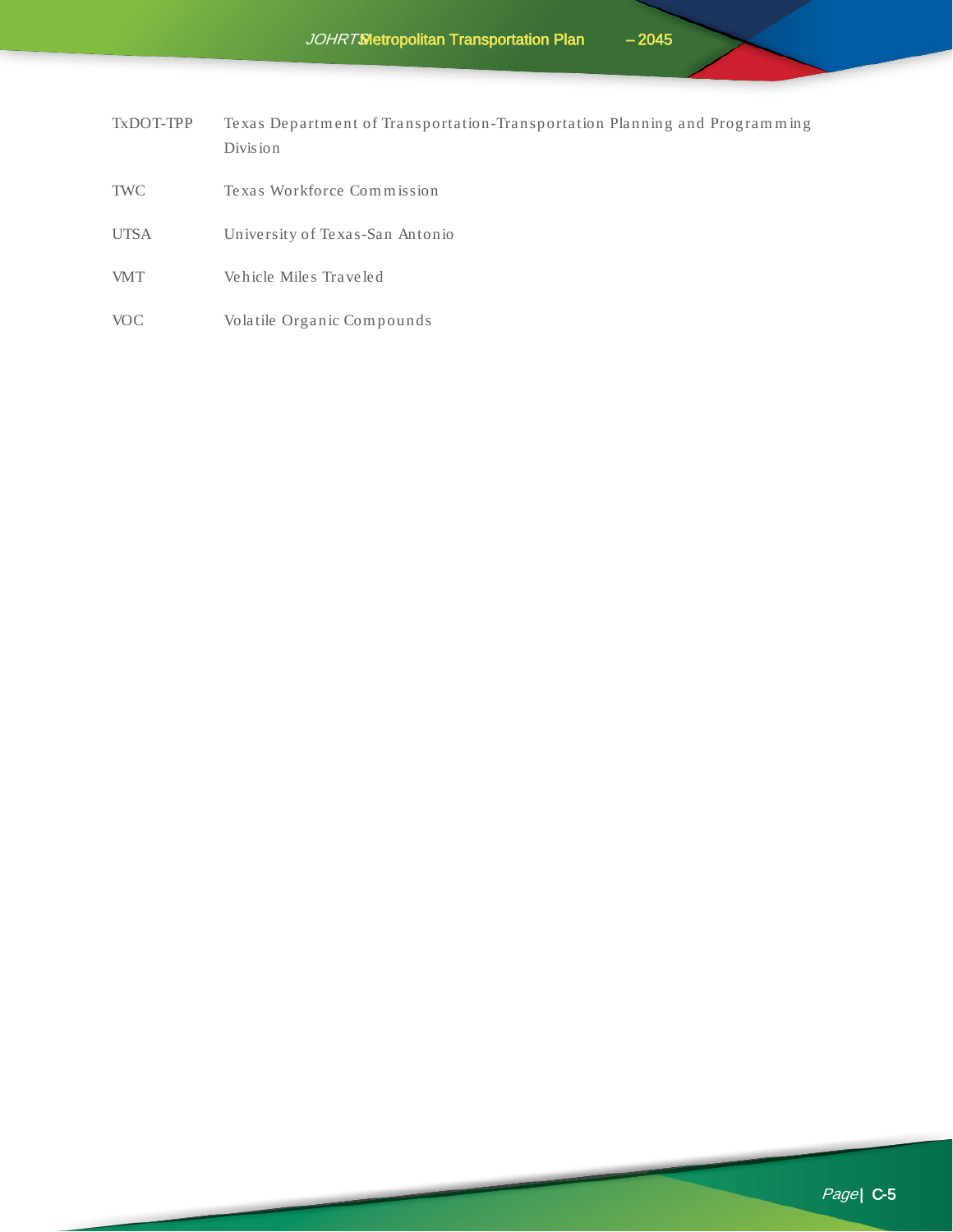### Chapter 1: Executive Summary

#### 1.1 Conformity Overview

Section 176(c)(4) of the Clean Air Act Amendments (CAAA) of 1990 requires Metropolitan Planning Organizations (MPOs) for areas designated as nonattainment or maintenance for the pollutant ozone to conduct an air quality conformity analysis to ensure Metropolitan Transportation Plans (MTPs) and Transportation Improvement Programs (TIPs) are consistent with the region's air quality goals. Recent court rulings in the South Coast Air Quality Management District vs EPA (South Coast II) case have affected the status of areas such as the Jefferson-Orange-Hardin Regional Transportation Study (JOHRTS) area which was re-designated to attainment with a maintenance plan for the 1997 8-hour Ozone NAAQS in 2010 and was designated attainment/unclassifiable for the 2008 8-hour Ozone NAAQS and 2015 8-hour Ozone NAAQS.

The court rulings have resulted in such areas, known as 'orphan' areas, having to demonstrate conform ity under their previous designation for the 1997 8-hour Ozone NAAOS. Based on the November 2018 EPA guidance document 'Transportation Conformity Guidance for the South Coast II [Court Decision,'](https://nepis.epa.gov/Exe/ZyPDF.cgi?Dockey=P100VQME.pdf) a regional emissions analysis is not required for this conformity demonstration. This docum ent details this effort by the South East Texas Regional Planning Commission-MPO (SETRPC-MPO), with technical assistance from the Texas Department of Transportation – Transportation Planning and Programming Division (TxDOT-TPP), to perform the air quality conformity analysis and obtain a conformity determination.

#### 1.2 Maint enance Area

The Beaum ont-Port Arthur area (Hardin, Jefferson, and Orange Counties) was re-designated from nonatta inm e nt to attainm ent-m aintenance for the 1997 8-hou r Ozone NAAQS, effective Novem ber 19, 2010. The area was initially designated attainment/ unclassifiable for the 2008 8-hour Ozone NAAQS and rem ains in attainm ent for that standard as well as the new 2015 8-hour Ozone NAAQS. When the 1997 8-hour Ozone NAAQS was revoked by the US Environmental Protection Agency (EPA), transp ortation conform ity req uirem ents for the 1997 8-hou r Ozone NAAQS were also revoked (effective  $4/6/2015$ ). The court's decision in *South Coast II* reinstated the conformity requirements for the area as part of maintenance for the 1997 8-hour Ozone NAAQS. The EPA's November 2018 guidance document for areas affected by the South Coast II decision includes the conform ity criteria that the EPA considers applicable to 'orphan' areas.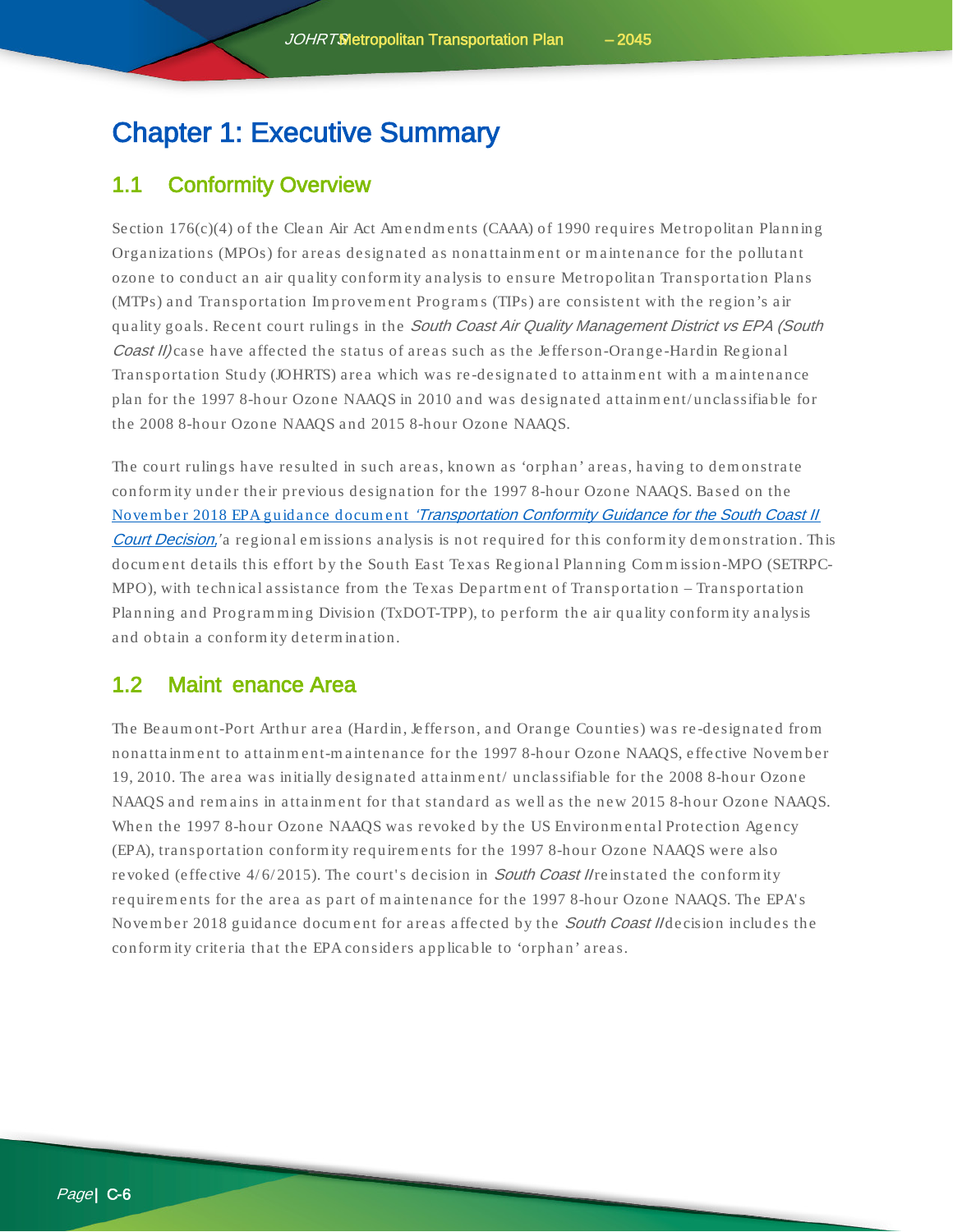#### **Conformity Criteria**  $1.3$

As per the EPA guidance referenced in Section 1.2, conformity for the 1997 8-hour Ozone NAAQS can be demonstrated by the SETRPC-MPO, with technical assistance from TxDOT-TPP, by meeting 1) use of the latest planning assumptions, 2) consultation requirements, 3) fiscal constraint requirements of MTPs and TIPs, and 4) if applicable, timely implementation of Transportation Control Measures (TCMs). As the JOHRTS region has no TCMs, requirement 4) is not part of the conformity criteria for the region.

#### **MTP & TIP Conformity**  $1.4$

Results of the transportation conformity determination demonstrate that the JOHRTS MTP-2045 and the JOHRTS Revised FY 2019-2022 TIP meet all transportation air quality conformity requirements of the CAAA and the *South Coast liguidance*. This conformity determination involved Interagency Consultation (Chapter 7) and Public Participation (Chapter 8).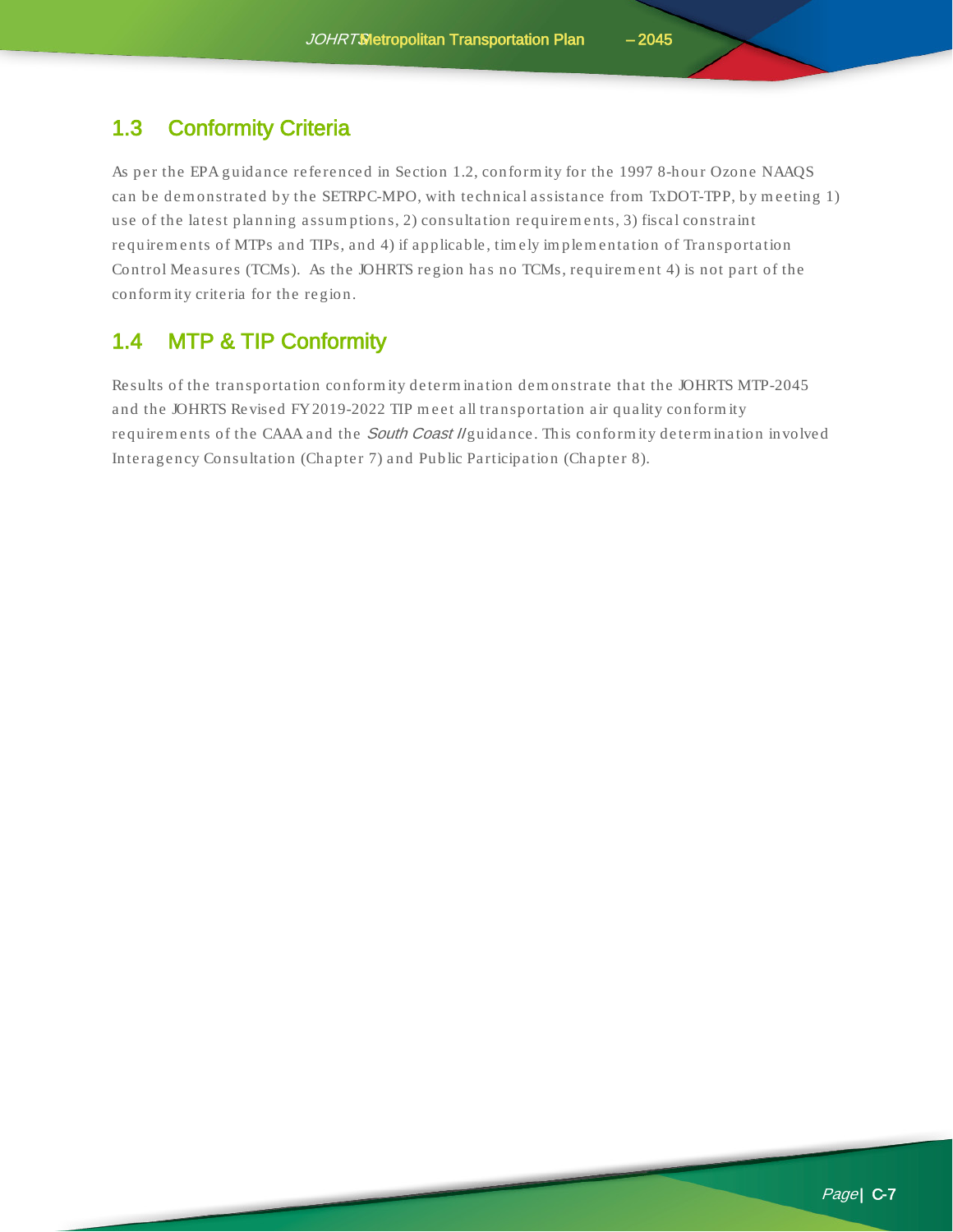### Chapter 2: Air Quality

#### 2.1 Air Pollution

Based on the CAAA, the EPA sets national standards, known as National Ambient Air Quality Standards (NAAQS), for six criteria pollutants: ozone, particulate matter, carbon monoxide, sulfur dioxide, nitrogen oxides and lead. In the JOHRTS region, the primary pollutant issue is ozone. The Texas Commission on Environmental Quality (TCEQ), in concert with the MPO, is responsible for attributing nitrogen oxides (NOx) and volatile organic compounds (VOC) amounts to on-road vehicles. Ground level ozone is known to trigger a variety of health problems. It is particularly harm ful for children, older adults and people of all ages who have lung diseases such as asthma.

#### 2.2 Background

The Beaum ont-Port Arthur area (Hardin, Jefferson, and Orange Counties) was re-designated from nonatta inm e nt to attainm ent-m aintenance for the 1997 8-hou r Ozone NAAQS, effective Novem ber 19, 2010. The area was initially designated attainment/ unclassifiable for the 2008 8-hour Ozone NAAQS and rem ains in attainm ent for that standard as well as the new 2015 8-hour Ozone NAAQS. When the 1997 8-hour Ozone NAAQS was revoked by the EPA, transportation conformity requirements for the 1997 8-hour Ozone NAAQS were also revoked (effective  $4/6/2015$ ).

The court's decision in the *South Coast II* case reinstated the conformity requirements for the area as part of maintenance for the 1997 8-hour Ozone NAAQS. The EPA's November 2018 guidance docum ent for areas affected by the *South Coast II* decision includes the conformity criteria that the EPA considers applicable to 'orphan' areas. As a result of a court case and subsequent rulings, it has been determined by EPA that transportation conformity applies for the revoked 1997 8-hour Ozone NAAQS and that these areas must demonstrate transportation conformity of MTPs and TIPs. The SETRPC-MPO Transportation Conform ity Determ ination for the JOHRTS Revised 2040 Metropolitan Transportation Plan (MTP) and the JOHRTS Revised 2019-2022 Transportation Im provement Program was issued by the U.S. Department of Transportation on July 26, 2019 to meet the new requirements.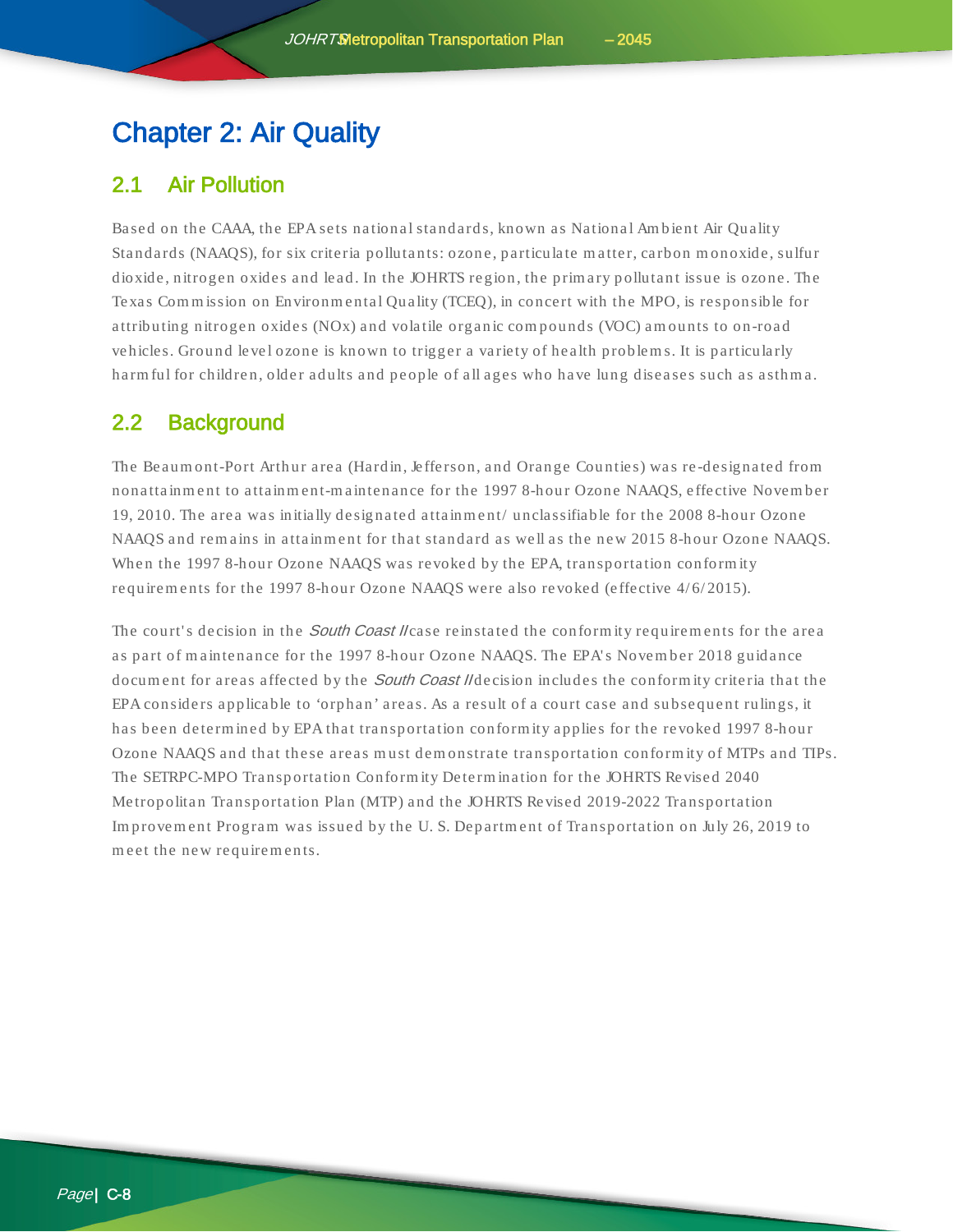### Chapter 3: Conformity

#### 3.1 Transportation Conformity

Transportation conform ity establishes the framework for improving air quality to protect public health and the environment. Specifically, the CAAA section 176(c) requires that federally funded or approve d high way and transit activities are consistent with ('conform to') the purpose of the State Implementation Plan (SIP).

Conform ity to the purpose of the SIP means the Federal Highway Administration (FHWA) and Federal Transit Administration (FTA) funding and approvals are given to highway and transit activities that will not cause new air quality violations, worsen existing air quality violations, or delay timely attainment of the relevant air quality standard, or any interim milestone.

#### 3.2 Purpose

This report and its supporting appendices explain the conformity determination for the JOHRTS MTP-2045 and the JOHRTS Revised FY 2019-2022 TIP with respect to the requirement of transportation conform ity for 'orpha n' areas such as the JOHRTS region. See Section 1.1 Conform ity Overview; Section 1.2 Maintenance Area; Section 2.2 Background ; and Section 3.3 Criteria for further explanation regarding 'orphan' areas.

#### 3.3 Criteria

As a result of the *South Coast II* decision, transportation conformity for the 1997 8-hour Ozone NAAQS applies in 'orphan' areas. This includes the JOHRTS region as an Orphan Maintenance Area e.g., 1997 m aintenance ye t 2008 attainm ent. The SETRPC-MPO Transportation Conform ity Determ ination for the JOHRTS Revised 2040 Metropolitan Tra nsportation Plan (MTP) and the JOHRTS Revised 2019-2022 Transportation Improvement Program was issued by the U.S. Department of Transportation on July 26, 2019 to meet the new requirements.

As an Orphan Maintenance Area, transportation conformity for the MTP and TIP for the 1997 8hour Ozone NAAQS can be demonstrated without a regional emissions analysis. As no regional emissions analysis is required, there is no requirement to use the latest emissions model, or use either the emissions budget test or interim emissions test. As no regional emissions analysis is required, there is by extension no requirement to perform regional travel demand modeling specifically to su pport a regional em issions analysis.

Based on the *South Coast II* decision, transportation conformity for the 1997 8-hour Ozone NAAQS can be demonstrated, without a regional emissions analysis as per guidance referenced in Section 1.2, by: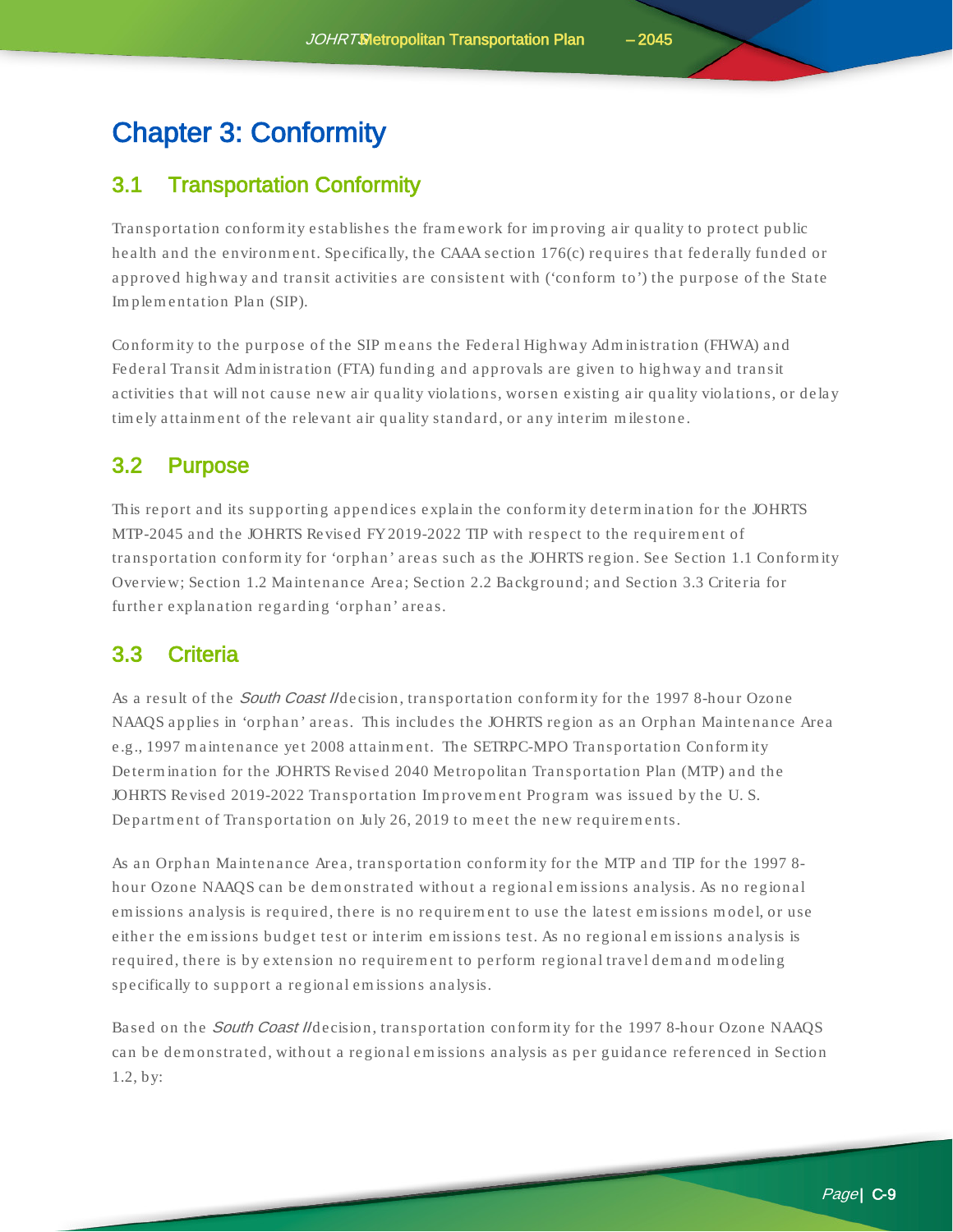- Use of the latest planning assumptions, including TCMs;
- Meeting consultation requirements; and
- Meeting fiscal restraint requirements.

Documentation of SETRPC-MPO actions to demonstrate adherence to the three above criteria are contained in subsequent chapters of this document.

#### 3.4 Document Format

This Transportation Conform ity Report is a stream lined version of the Model Conform ity Docum entation outline adopted by the Technical Working Group for Mobile Source Emissions. As this conform ity does not require a regional em issions analysis, the Transp ortation Conform ity Report does n ot contain a section on em issions m odeling. Additionally, the Travel Dem and Model section describes the status of the validate d travel dem and m odel (TDM) an d does not include discussion pertaining to use of the TDM to develop inputs to the regional emissions analysis.

#### 3.5 Electronic Data Submittal

The MTP, TIP, and Transportation Conformity Report are available in PDF form at on SETRPCs website: http://www.setrpc.org/planning/ or by calling (409) 899.8444 x7520.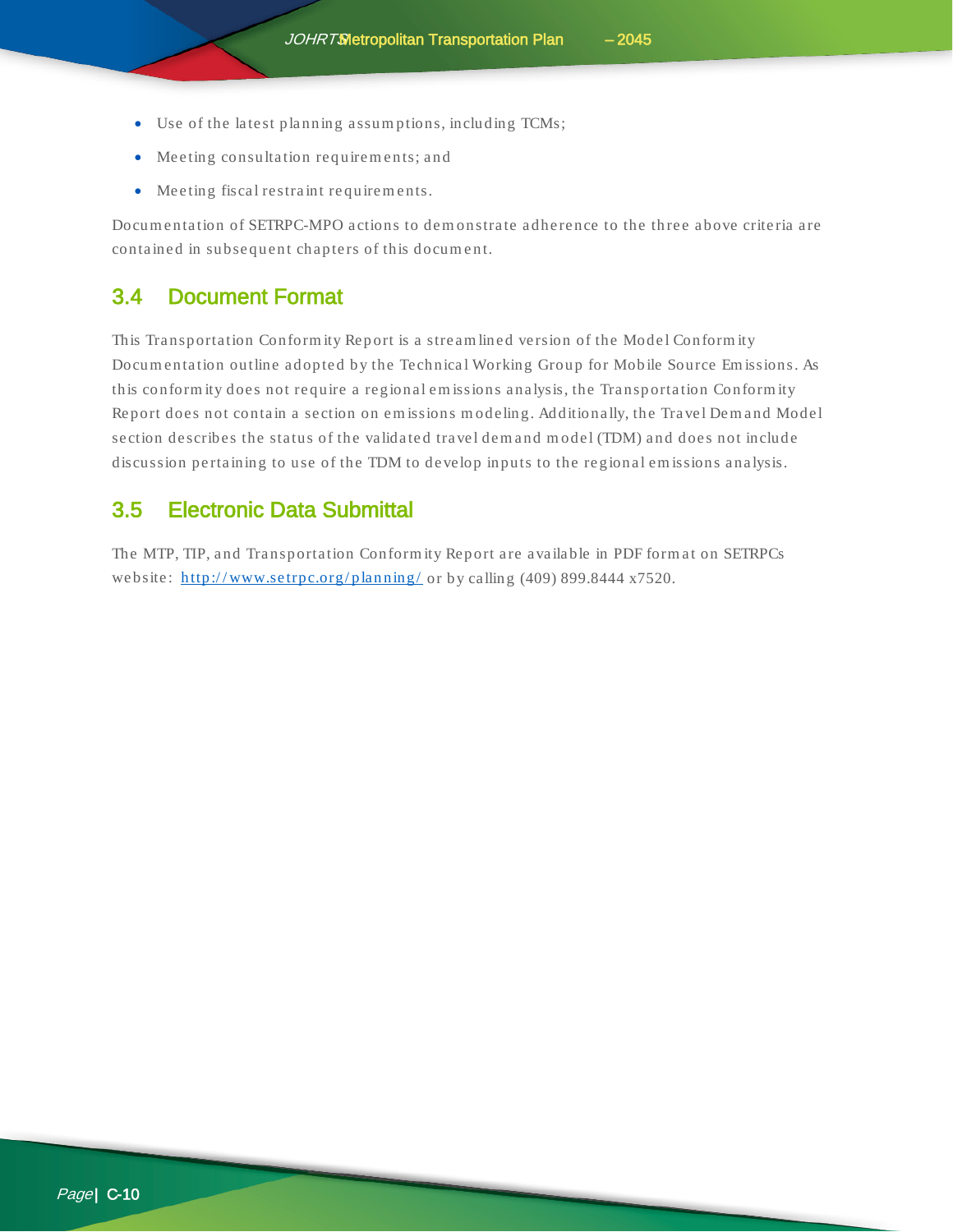### Chapter 4: MTP & TIP Conformity

#### 4.1 Overview

The MTP is the official multimodal transportation plan for the JOHRTS area and addresses a 20-year plan ning horizon . The MTP includes g oals and ob je ctives that reflect re gional values and long -term regional transportation needs. The MTP underscores the vital role transportation plays in the social, environmental, and economic health of the area. The fiscally constrained MTP is the [Jefferson-](http://www.setrpc.org/metropolitan-transportation-plan/)Orange [-Hardin Regional Transportation Stud y Metropolitan Transp ortation Plan-2045 \(JOHRTS](http://www.setrpc.org/metropolitan-transportation-plan/)  [MTP-2045\).](http://www.setrpc.org/metropolitan-transportation-plan/)

The JOHRTS Revised FY 2019-2022 TIP presents the various highway and transit projects that are expected to be let for construction or implementation within the next four years. Regional transportation projects a nd program s are ide ntifie d and prioritize d in the TIP. The fiscally constrained TIP is the *Jefferson-Orange-Hardin Regional Transportation Study Revised Fiscal Years* [2019-2022 Transportation Im provem e nt Program \(JOHRTS Revised FY 2019-2022 TIP\).](http://www.setrpc.org/transportation-improvement-program/)

#### 4.2 Submittal Frequency

For nonattainment and maintenance areas subject to conformity requirements, regional transportation conform ity analysis is required to be performed on a 4-year cycle. As the JOHRTS MTP-2045 and JOHRTS Revised FY 2019-2022 TIP are newly developed and adopted in July 2019, this conform ity determination represents the first conformity determination of the JOHRTS MTP-2045 and the JOHRTS Revised FY 2019-2022 TIP.

As the region remains designated attainment for the 2008 8-hour Ozone NAAQS and the 2015 8hour Ozone NAAQS, the region is required to update the MTP on a 5-year cycle.

### 4.3 Regionally Significant Projects

The networks used in the TDM consist of existing and plan ned future roadways. Functionally classified roadways (colle ctor and above) or projects seeking federa l fund ing are conside red regionally sign ificant. Most of the roadways contained in the m odel networks are regionally significant. Some roadways are included that are not regionally significant but are necessary to define the traffic analysis zone (TAZ) structure used in the TDM. Networks for the 2016, 2021, 2026 and Forecast Year 2045 were developed to su pport the JOHRTS MTP-2045 and JOHRTS Revised FY 2019-2022 TIP.

Funding specifics for project is noted in the annotation for each project. The funding is identified as Federal, State or Local.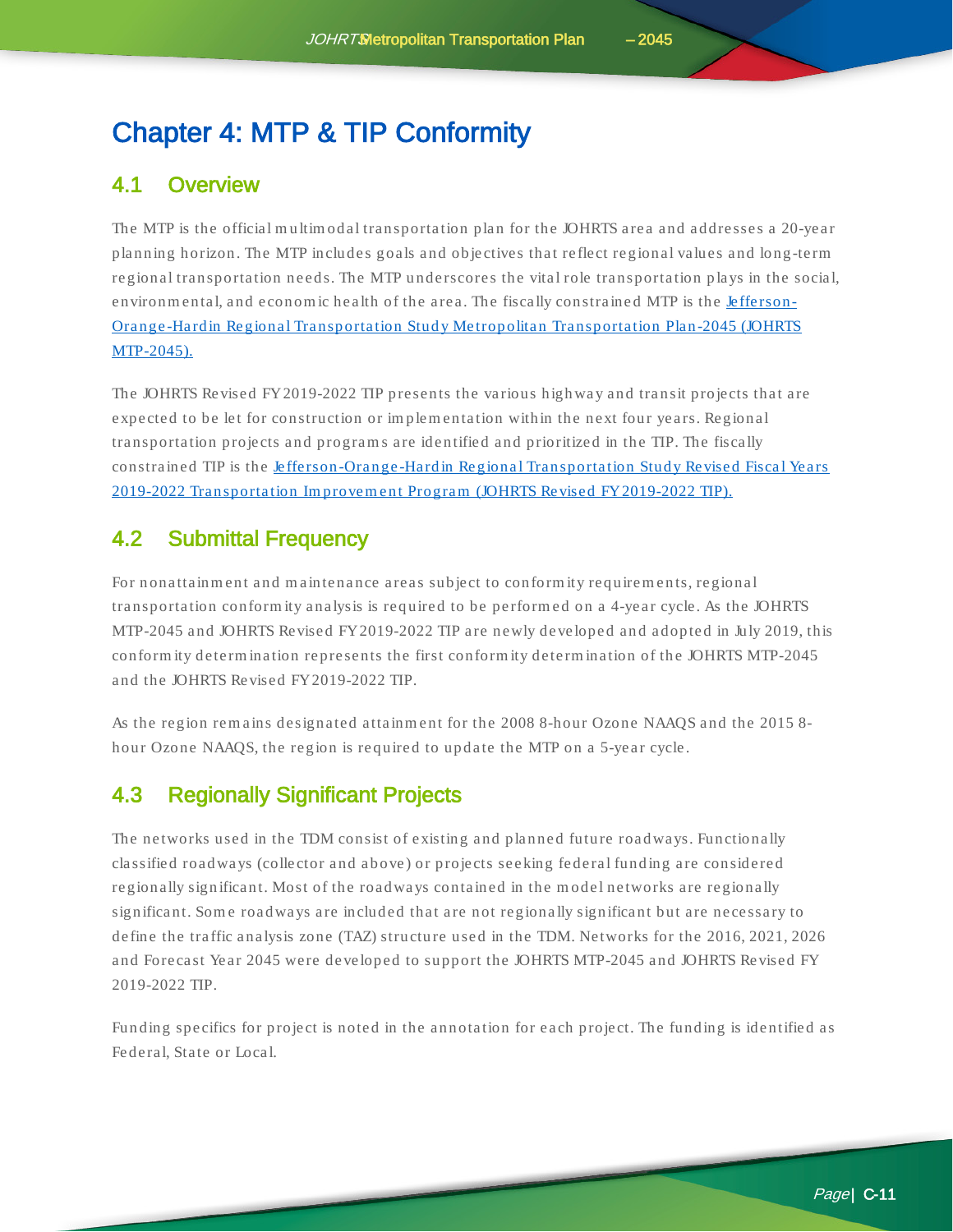While the cities in the JOHRTS region have public transit systems and while there are rural transit systems in the lesser populated portions of the three-county area; these systems do not represent a significant portion of the Vehicle Miles Traveled (VMT). Therefore, mode choice was not used in this TDM.

See JOHRTS MTP-2045 and JOHRTS Revised FY2019-2022 TIP for the area's project listing.

#### 4.4 Latest Planning Assumptions

The JOHRTS MTP-2045 was developed using the latest demographic and roadway activity assum ptions at the time of its development in 2018 and 2019. As the JOHRTS Revised FY 2019-2022 TIP is dra wn from the JOHRTS MTP-2045, the JOHRTS Revised FY 2019-2022 TIP is based on these same planning assumptions. Details of the development of these planning assumptions are provided in the context of discussion of the regional TDM (Chapter 5).

#### 4.5 Non -Federal Projects

The MTP must include the design concept and descriptions for all existing and proposed regionally significant transportation projects, regardless of funding source [\(23 CFR 450.324\(f\)\(9\)\).](https://www.ecfr.gov/cgi-bin/text-idx?SID=1516efd1d3903ee9125affd4c9d5ccde&mc=true&node=se23.1.450_1324&rgn=div8) Further, it must also identify all necessary financial resources from public and private sources that are reasonably expected to be available to carry out the plan. Such regionally significant projects are included within the conformity determination of the MTP.

Non-federal projects funded by sources such as local governments and local transportation authorities, such as signal improvements, intersection improvements and local roadway widening, may be of insufficient scale or scope to require inclusion within a transportation conformity regional emissions analysis. These 'non-regionally significant' projects that do not require any federal project approval a ctions (i.e . environm e ntal clearance or pe rm it app rovals) are not ind ividua lly liste d within the MTP or TIP.

### 4.6 Exempt Projects/Programs

High way and transit projects characterized as Safety, Mass Transit, Air Quality or Other (40 CFR [93.126\)](https://www.ecfr.gov/cgi-bin/text-idx?SID=d1fe09b0ac74fc12ea419e666d418eaf&mc=true&node=se40.22.93_1126&rgn=div8) are exempt from the requirement to determine conformity. Absent Consultative Partner consensus that such projects have the potential for adverse emissions impacts, these projects may proceed to the project de velopm ent process even in the absence of a conform ing MTP and TIP.

Projects exempt from Regional Emission Analysis [\(40 CFR 93.127\)](https://www.ecfr.gov/cgi-bin/text-idx?SID=d1fe09b0ac74fc12ea419e666d418eaf&mc=true&node=se40.22.93_1127&rgn=div8) include: intersection channe lization projects; intersection signa lization projects at ind ividual inte rsections; interchange reconfiguration projects; changes in vertical and horizontal alignment; truck size and weight inspection stations and bus terminals and transfer points. Absent Consultative Partner consensus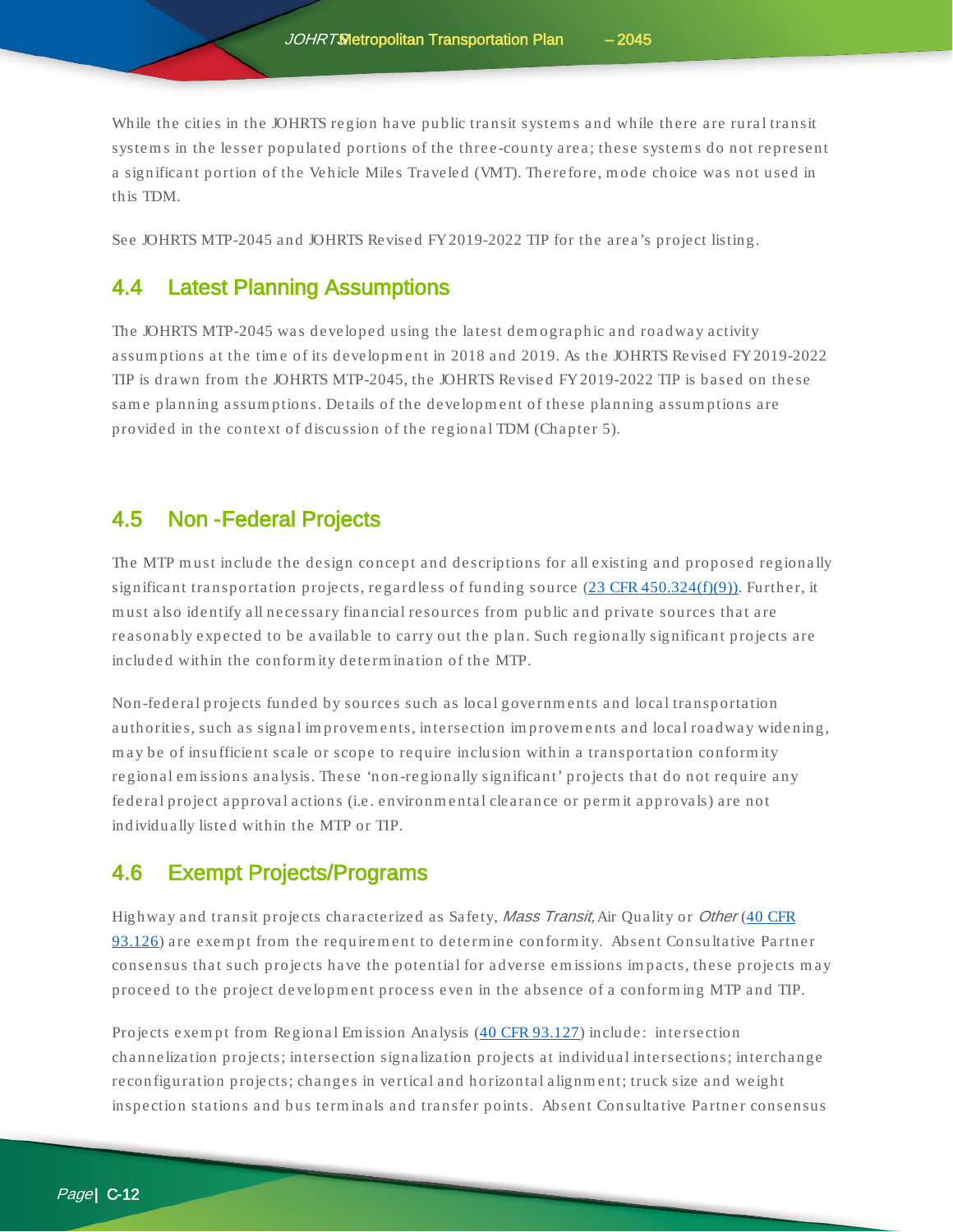that such projects have the potential for regional impacts, these projects may also proceed to the project developm e nt process even in the absence of a conform ing MTP an d TIP.

For SETRPC projects, as described above, see JOHRTS MTP-2045 and JOHRTS Revised FY 2019-2022 TIP.

#### 4.7 Constraints

One of the key requirements of the MTP and TIP is financial constraint, which is intended to ensure that the total estimated cost of projects included in the MTP does not exceed reasonably available estim ated reven ues. A conform ity determ ination on financially constrained plans ensures that conform ity findings are based on realistic plans and programs and that any TCMs and other projects that may be beneficial to air quality are funded.

#### 4.7.1 Long -Range Financial Constraint (MTP)

The JOHRTS MTP-2045 financial element identifies all sources of funds reasonably expected to be available and any innovative financial strategies that may be necessary to implement the MTP. The financia l elem ent of the MTP is docum ented in JOHRTS MTP-2045 (Chap ter 11).

#### 4.7.2 Short -Range Financial Constraint (TIP)

Financial constraint is also required for a conforming TIP, with funds programmed being equal to the total funds available. The JOHRTS Revised FY 2019-2022 TIP comprises the first four years of transportation activities in the JOHRTS MTP-2045, and the req uirem ent of fin ancial constraint ensures that those activities committed to be funded in that time frame have the financial resources available for im plem e ntation .

#### 4.8 Summary Statement

The JOHRTS MTP-2045 and the JOHRTS Revised FY 2019-2022 TIP adhere to the conformity requirements as described in EPA's November 2018 guidance. The JOHRTS MTP-2045 and, by extension, the JOHRTS Revised FY 2019-2022 TIP were developed based on the latest planning assum ptions at the time of MTP development in 2019. The JOHRTS MTP-2045 and JOHRTS Revised FY 2019-2022 TIP meet the fiscal constraint requirements. The conformity process was completed for the JOHRTS MTP-2045 and JOHRTS Revised FY 2019-2022 TIP following the requ ired consu ltative process described in the Texas Conform ity SIP.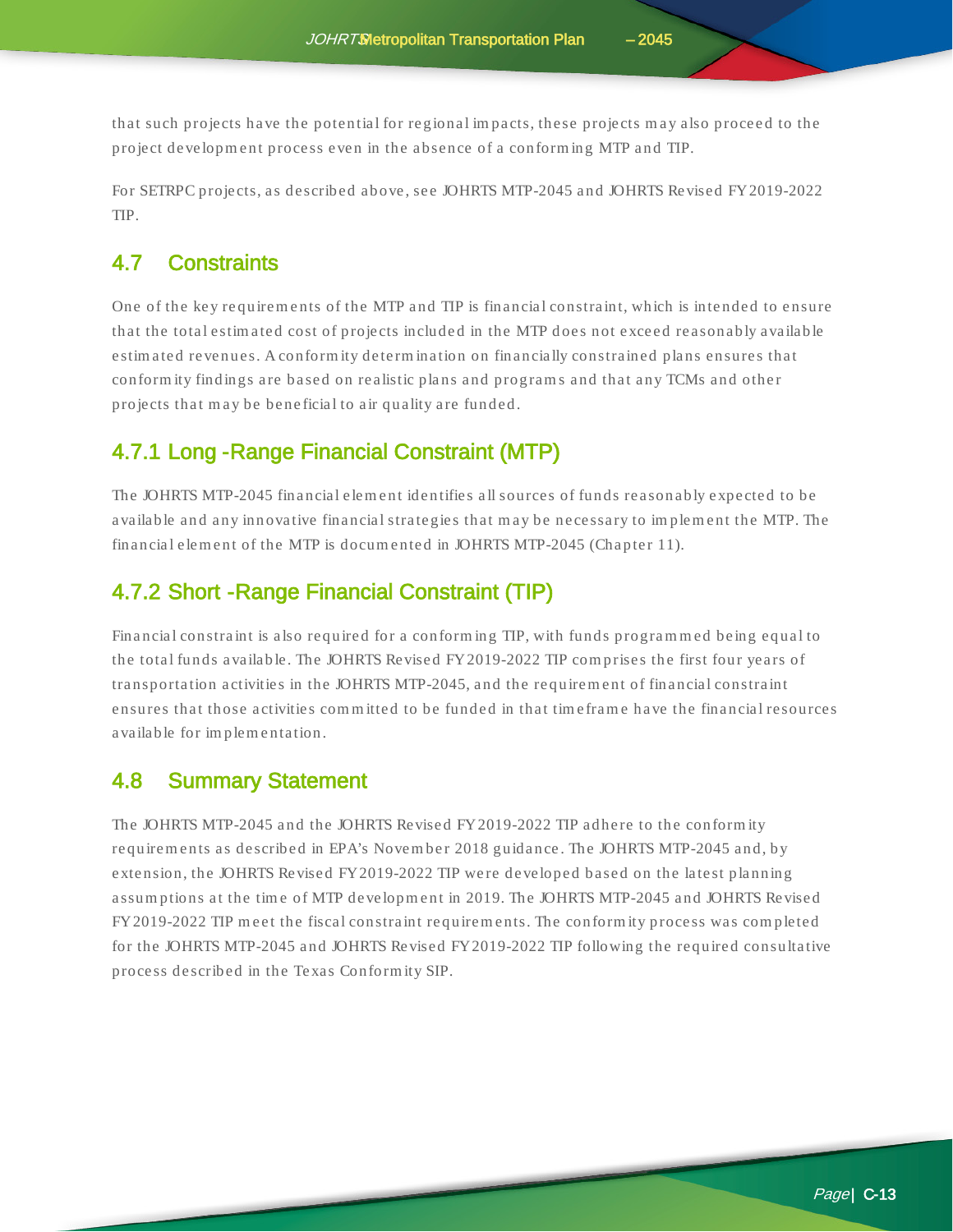### Chapter 5: Travel Demand Model

#### 5.1 Overview

The JOHRTS regional TDM is used to estim ate and forecast veh icu lar traffic patterns and road way volum es in the Jefferson-Orange -Hardin cou nty re gion. This m ode l is a Tran s CAD-based m ode l coope rative ly deve loped by TxDOT-TPP, the SETRPC-MPO and the TxDOT-Be aum ont District.

To establish that the JOHRTS model is suitable for forecasting future traffic, the model is validated to match observed conditions in a current year. In the case of the version of the JOHRTS model used in development of the JOHRTS MTP-2045, the validation year is the year 2016 as it was the year for which the most current set of non-state roadway and state roadway traffic counts that are critical to a robust validation were available.

#### 5.2 Modeling Process

The JOHRTS TDM uses the traditional three-step process of trip generation, trip distribution and traffic assignm ent to estim ate and forecast travel patterns and traffic volum es. The 'm ode -choice' step of the process is excluded in the JOHRTS m odel give n the very sm all am ount of transit dem and in the re gion.

The critical inputs to the three-step process are TAZ demographics and the model networks. Both inputs are developed locally in cooperative fashion by the SETRPC-MPO and the TxDOT-Beaumont District.

#### 5.2.1 Demographic Development

Dem ographic data inputs to the development of JOHRTS MTP-2045 involved creation of population and em ploym ent estim ates for the year 2016 and forecasts for the years 2021, 2026 and 2045. The dem ograp hic inp uts were subm itted to TxDOT-TPP, who deve loped and valid ated the m odel for use in MTP deve lopm e nt.

The year 2016 population demographics were based on two sources of Census data. The 2016 Census American Community Survey (ACS) 5-year block group data were used and supplemented by block-level 2010 Census data to establish TAZ level population and households. Targeted review of aerial photos, previous data sources along with internet searches, and phone calls were performed to obtain information on group quarters, schools, and special generators.

Year 2016 employment demographics were developed based on data from the Texas Workforce Commission (TWC). Due to schedule challenges in TxDOT's transition from TWC-based employer data to InfoUSA em ployer data for the m odel year 2016, TxDOT and SETRPC along with staff from the Texas Dem ograph ic Center (TDC) at University of Texas at San Antonio (UTSA) deve loped an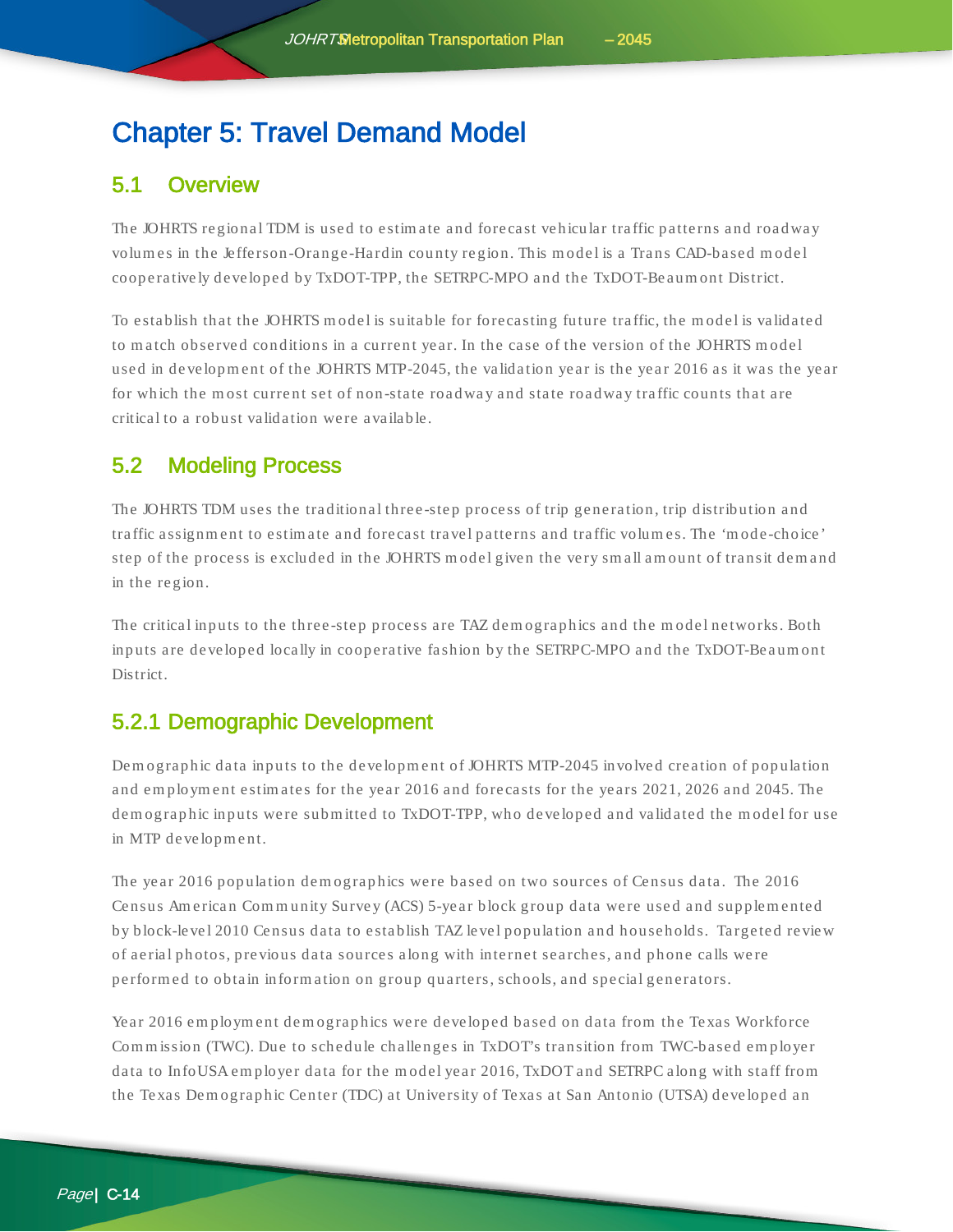approach to make use of latest available TWC data. The latest available TWC data for the region was year 2013 data. That data as a basis for estim ating 2016 data. SETRPC then pe rform ed re vie w of aerial photos, Census data, and previous model data to determine areas of growth and developed growth rates by employment category based on observed growth areas. The growth rates were applied to each category of employment to develop the estimated 2016 data and reviewed the resultant data for reasonableness in numeric growth and in its relationships to other TAZs and to adjacent residential growth.

Both the population and employment demographics were adjusted to match the county-level control totals which were provided by the TDC through TxDOT. The control totals provided both numeric targets for each category and established the relationships between the demographic elem ents which were followed.

Forecasts of population, households and employment were developed by SETRPC at the TAZ level to serve as inputs for travel model forecasting to support development of the JOHRTS MTP-2045. Using county-level control totals for population, households and employment provided by the Texas Dem ograph ic Cen te r (TDC), SETRPC deve lop ed TAZ le vel dem ograp hics through allocation of county totals informed by the 2016 base year data, local knowledge of development since 2016, and planned future development and development constraints. The TAZ-level demographics for 2021, 2026 and 2045 were provided to TxDOT-TPP for review and use in app lication in the JOHRTS travel m odel that was validated to the year 2016.

#### 5.2.2 Network Development

Along with TAZ demographics for the base and future years, SETRPC developed model networks for the base year 2016 and future years 2021, 2026 and 2045. Starting with a modeling network representing the year 2013, SETRPC added completed roadway projects on regionally significant facilities to bring the network up to a represe ntation of the year 2016.

The future year networks were created by adding projects from the JOHRTS Revised FY 2019-2022 TIP and JOHRTS MTP-2045 to the base year 2016 network in the futu re years as projects becam e operationa l. These networks are used in the JOHRTS TDM to develop estim ated and forecasted travel patterns and traffic volumes in the 3-county region.

#### 5.3 Model Validation

The model was validated by TxDOT-TPP to within 1.5% of observed traffic counts at the regional level for the year 2016. As the model is validated to recent observed conditions and in keeping with traditional use of regiona l travel m ode ls, the JOHRTS TDM is applied to the forecast future trave l dem and in the JOHRTS region for the MTP year of 2045.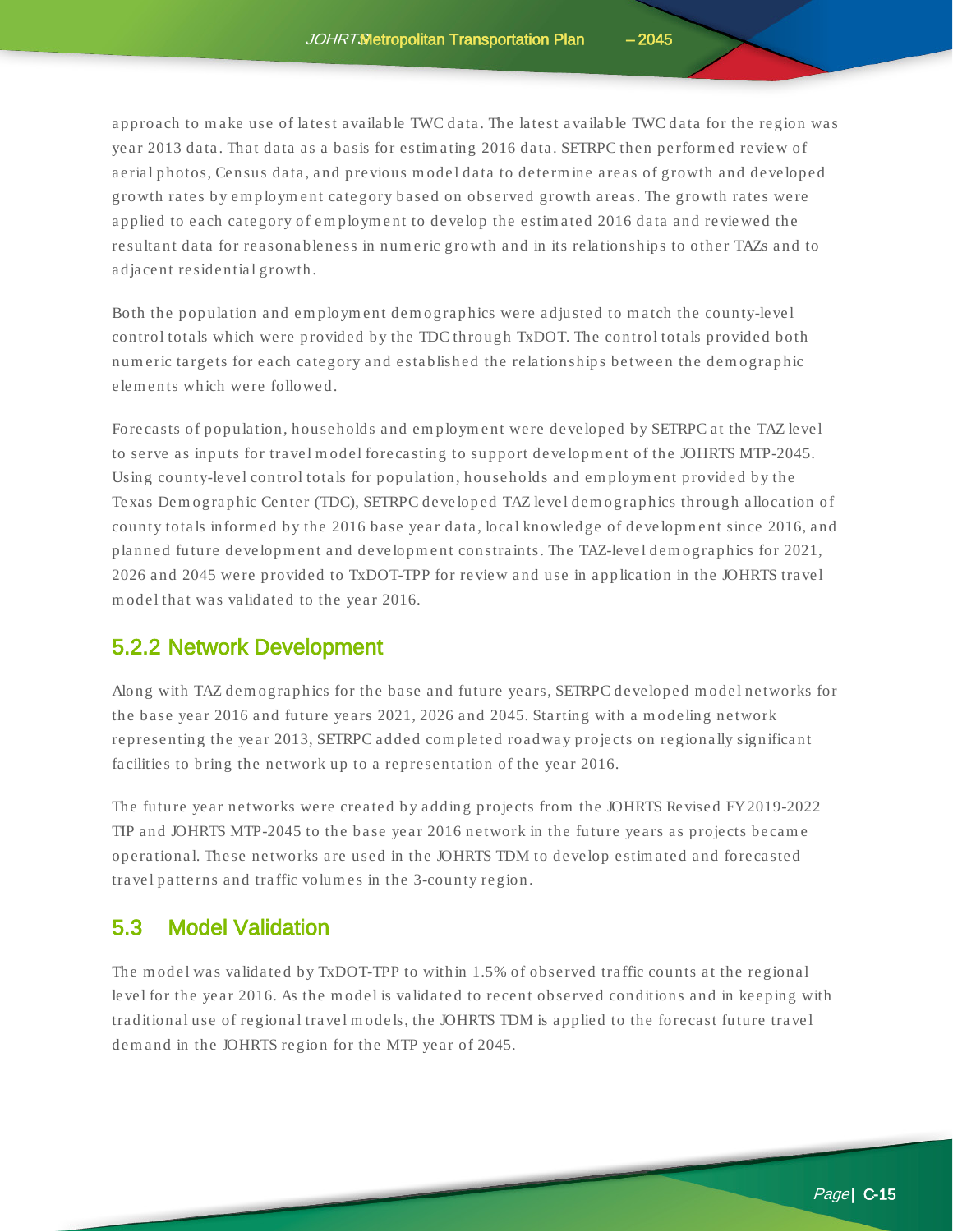# Chapter 6: Transportation Control Measures

### 6.1 Description of TCM status

The JOHRTS region is not requ ired to have, nor has TCMs.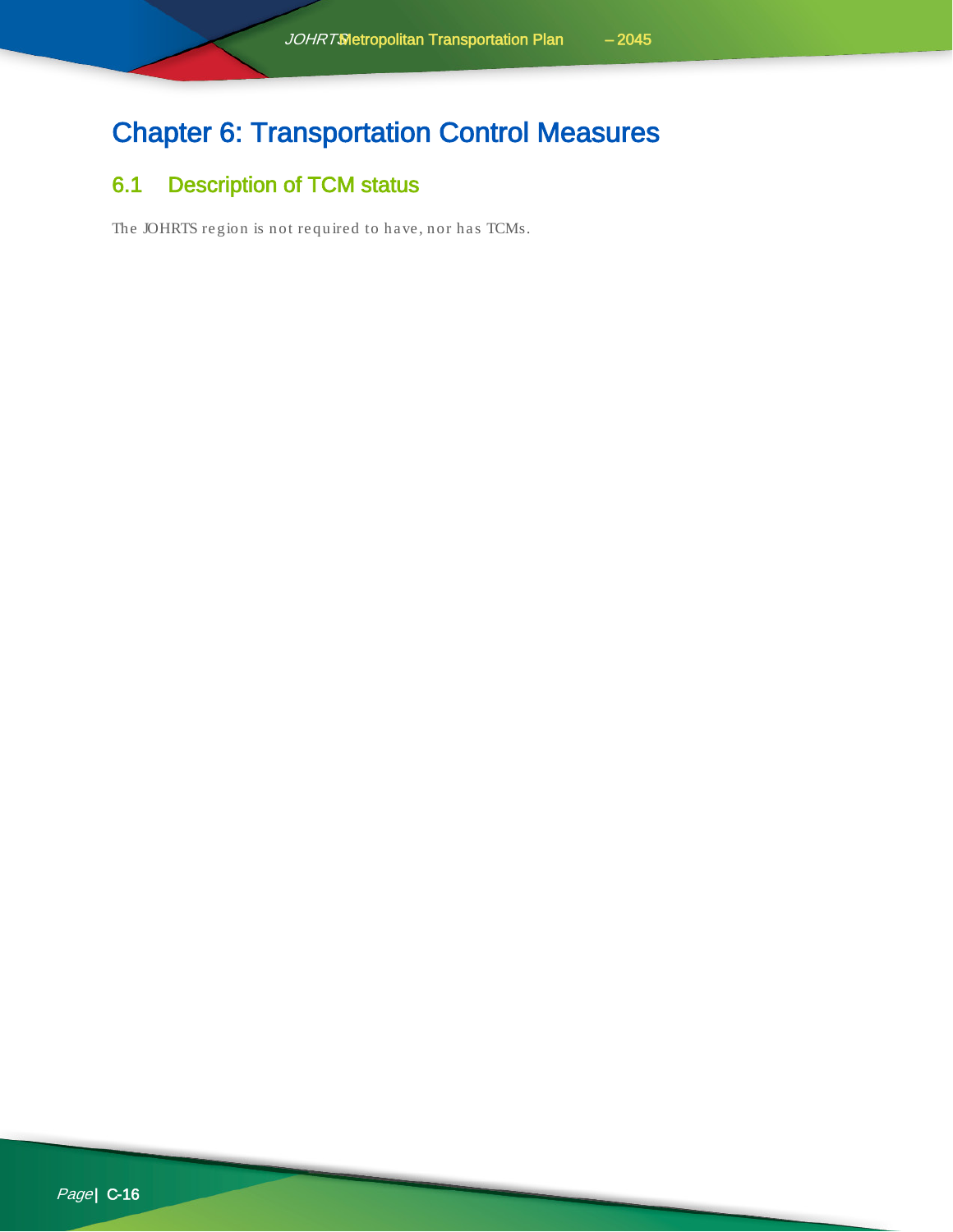### Chapter 7: Interagency Consultation

#### 7.1 Description of Interagency Consultation Including Process

Specific consultative procedures are specifie d for the transp ortation conform ity process. The procedures provide a means for ensuring input from the public and other government agencies in the MTP development process. Under these procedures, the SETRPC-MPO public involvement policy is published in the JOHRTS MTP-2045 and is available online at http://www.setrpc.org/ during the public comment period. All posted meetings are open to the public. Federal, State, and local agencies, as well as citizens, are given an opportunity to see which projects are being proposed in the TIP and the MTP, to comment on the effect that these projects will have on the region's air quality, and to propose projects during the designated project selection process each year. The MTP and the conform ity statement itself must also go through an additional thirty-day public and inte ragency revie w proce ss before final approval.

The Texas consultative procedures specifically require coordination with the following government agencies, hereafter known as the Inter-Agency Consultation (IAC) partners, during the transportation conform ity process and for the interagency review: TxDOT-TPP; TCEQ; FHWA; FTA; and EPA.

The purpose of this group is to ensure that the modeling methodology utilized in this conformity analysis is consistent with the on-road modeling utilized in the SIP and that the most recent planning assumptions were used. The IAC partners were consulted regularly during the conformity process, and Table 7-1 summarizes the meetings that occurred before local determination of this conform ity document by the MPO Transportation Planning Committee (TPC). The SETRPC-MPO committee structure helps to ensure that the consultative requirements are met during the transportation conform ity determ ination developm ent process.

The consultative procedures require that copies of the conformity determination to be submitted by the SETRPC-MPO to the IAC partners for a ninety-day review period, a copy of all comments received during the public comment period and, a summary of any action which was taken to address the comments received. After addressing IAC partner comments and, if necessary, revising the Transportation Conformity Report, the SETRPC-MPO then submits the report to the IAC partners along with the JOHRTS MTP-2045 and the JOHRTS Revised FY 2019-2022 TIP.

Table 7-1 sum m arizes the IAC partner m eetings held as part of SETPRC's con sultative process. From December 4, 2018 to May 2, 2019, the SETRPC-MPO provided multiple opportunities for consultation on the MTP, TIP, and conform ity.

**Table 7-1: Interagency Consultation Meetings**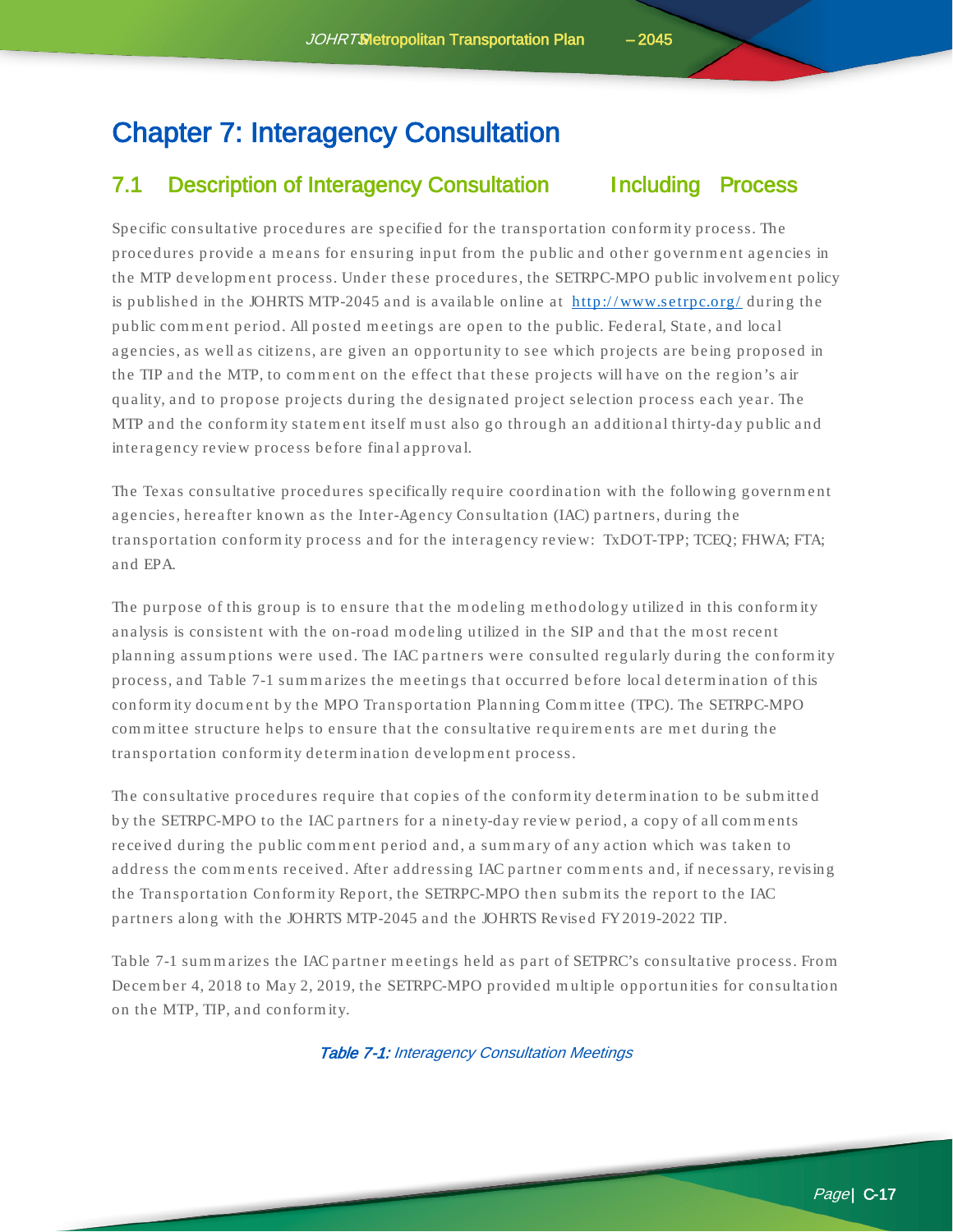| <b>DATE</b>      |   |   |   |   |   | MPO   TXDOT   TCEQ   FHWA   EPA   SUBJECT                                                  |
|------------------|---|---|---|---|---|--------------------------------------------------------------------------------------------|
| December 4, 2018 | X | X | X | X |   | Transportation Conformity for 2040 and<br>2045 MTP<br>EPA November Guidance South Coast II |
| May 2, 2019      |   |   | X | X | Χ | Transportation Conformity - Pre-<br>Analysis Consensus Plan                                |

At the conclusion of the MTP, TIP and Transportation Conformity Report public involvement period, the three documents were provided to the IAC partners for an iterative 90-day review and comment period. Following FHWA, EPA, TxDOT-TPP and TCEQ concurrence, US Department of Transportation (USDOT) issues a Conformity Determination letter.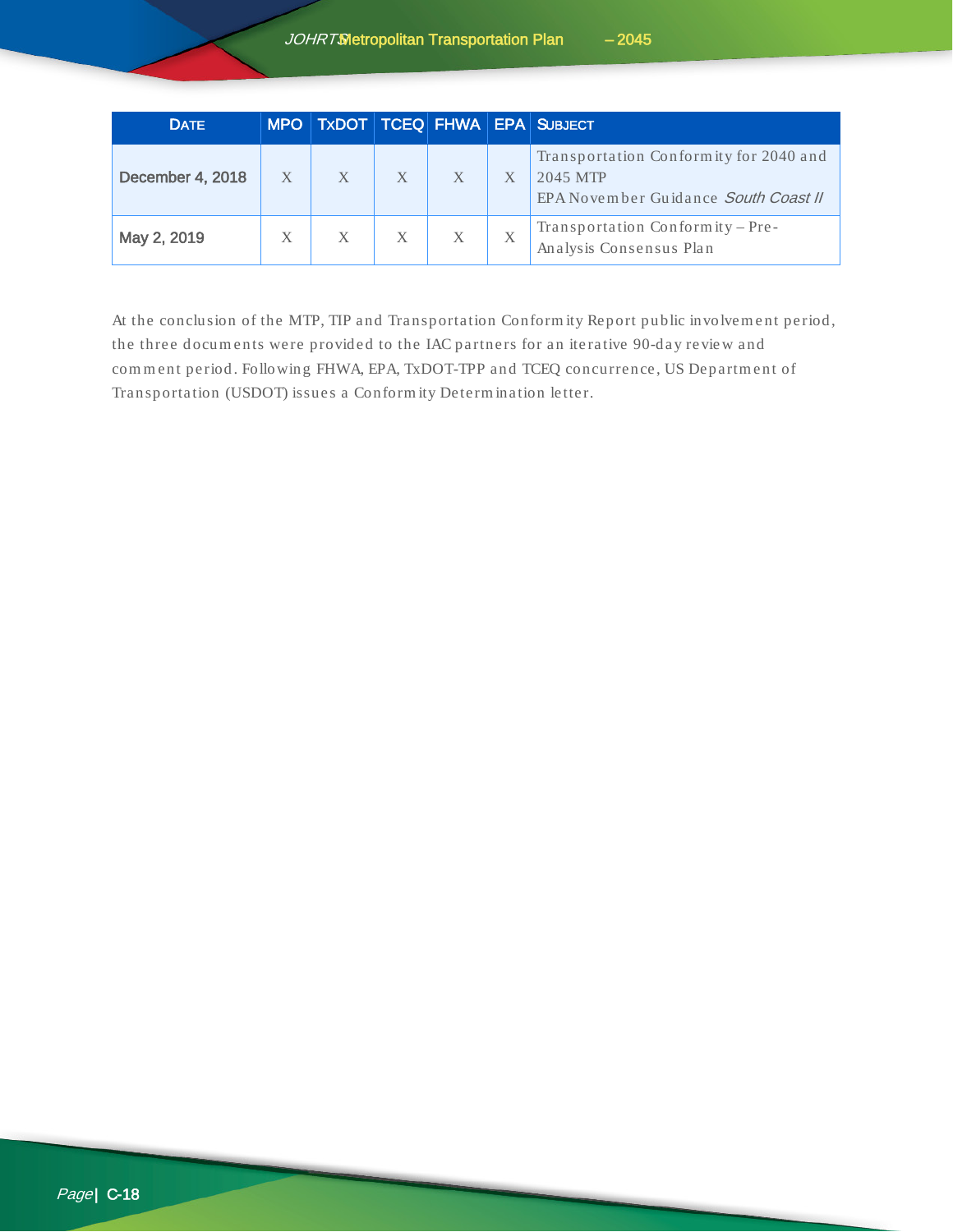### Chapter 8: Public Participation

#### 8.1 Process Description

Appen dix A of the JOHRTS MTP-2045, provides detailed descriptions of the JOHRTS public involvement process. The JOHRTS Public Participation Plan was revised and released for public comment and was approved by the JOHRTS TPC in December 17, 2017. Chapter 11, 11.6 in the JOHRTS MTP-2045, describes the project selection process used for the prep aration of the JOHRTS MTP-2045. Public comments received during the public involvement period are contained in Appen dix A of the JOHRTS MTP-2045.

The JOHRTS public involvement process is designed to provide proactive public involvement in the transportation planning process. This process was used throughout the development of the JOHRTS MTP-2045 and JOHRTS Revised FY 2019-2022 TIP, including the project selection process and MTP/TIP public reviews.

For each meeting, a notice was sent to the four newspaper editors (Beaumont Enterprise, Port Arthur News, Orange Leader, and The Examiner) in the JOHRTS region for public posting. Also, the meetings and comment periods shown in Table 8-1 were advertised in the retail sections of several daily and weekend issues of the area newspapers.

Locations of public meetings, as well as MTP and TIP public involvement periods, were evaluated as steps toward enhancing public involvement under environmental justice directives. The public meetings were increased to four meetings during the public involvement period, and public access was enhanced by relocating meetings in the major cities throughout the JOHRTS region.

The Transportation Conform ity Report, including the MTP and the TIP, were made available to the pub lic and local governm ental agencies, at all public m eetings. The Rep ort was also posted on the SETRPC-MPO website during the 30-day public comment period. No public comments were received by the SETRPC-MPO during this time.

Table 8-2 provides a list of the JOHRTS TPC meetings. The TPC meetings ensure a transportation plan ning process that is com pre hensive, coope rative, and continu ing in nature, by provid ing a forum for both the public and city/ county officials to decide on the shape and scope of transportation plans, programs, and projects in the JOHRTS region. Notices for the TPC meetings were sent to the city clerks (Beaum ont, Orange, and Port Arthur), county clerks (Jefferson, Orange, and Hardin), and the regional newspapers.

Table 8-3 provides a list of the JOHRTS Technical Com m ittee m eetings.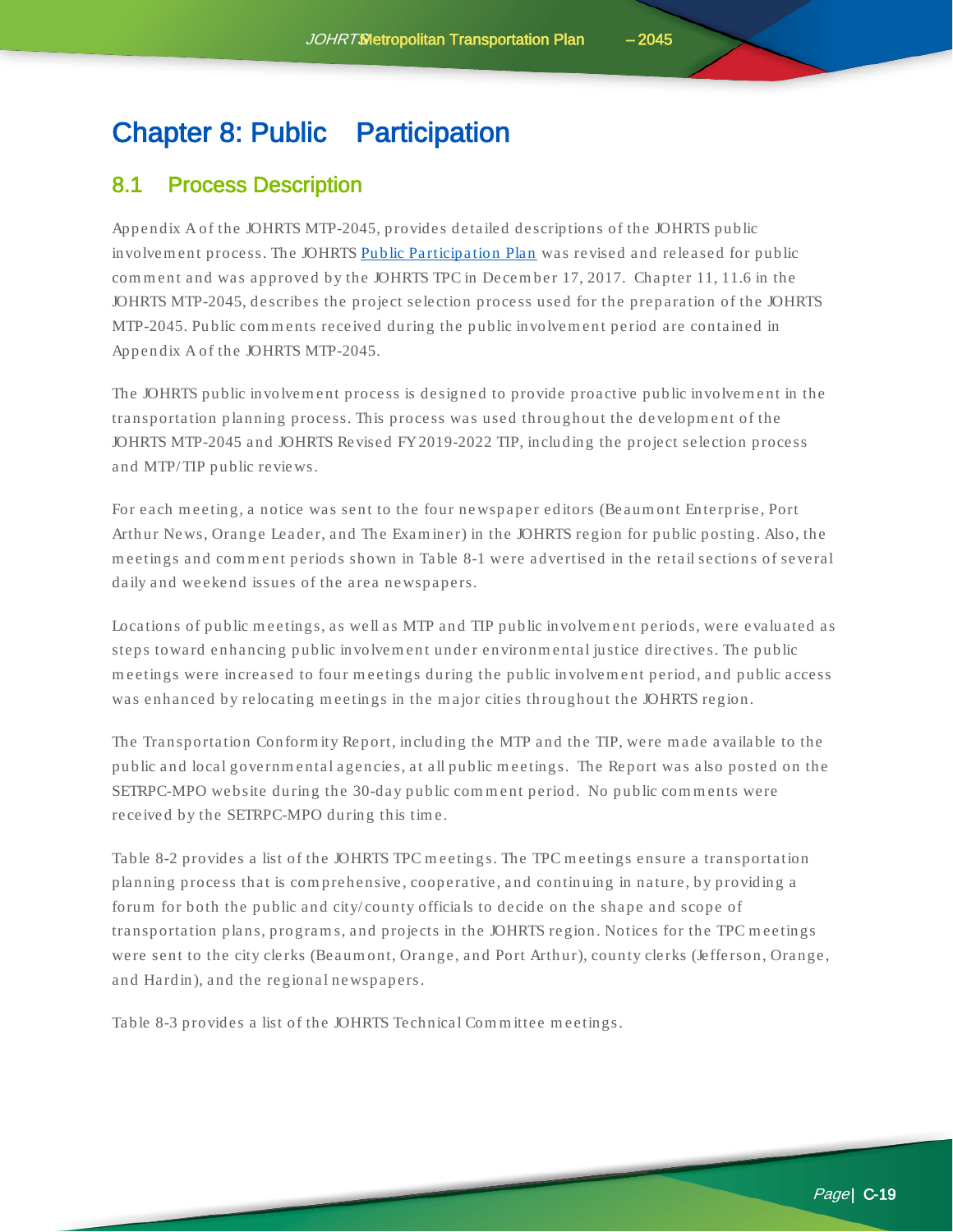Table 8-1: JOHRTS MTP045 & JOHRTS Revised FY 202022 TIP Conformity Public Involvement Meetings

| <b>DATE</b>        | <b>TOPICS</b>                    |
|--------------------|----------------------------------|
| <b>June 3 2019</b> | <b>Transportation Conformity</b> |
| June 4, 2019       | <b>Transportation Conformity</b> |
| June 5, 2019       | Transportation Conformity        |
| June 6, 2019       | <b>Transportation Conformity</b> |

#### Table 8-2: JOHRTS TPC Activities

| <b>DATE</b>              | <b>MEETING TOPICS</b>                                                                                                                    |
|--------------------------|------------------------------------------------------------------------------------------------------------------------------------------|
| December 8, 2016         | Population & Employment Control totals for<br>TDM for JOHRTS MTP2045                                                                     |
| April 25, 2017           | Status Report on development of JOHRTS MTP-2045                                                                                          |
| December 7, 2017         | Revised JOHRTS Public Participation Plan (PPP)                                                                                           |
| April 26, 2018           | Report on development of the JOHRTS MTP -2045                                                                                            |
| June 21, 2018            | Report on development of the JOHRTS MTP -2045                                                                                            |
| July 26, 2018            | Review of the JOHRTS Project Scoring Process and the development of the<br><b>JOHRTS MTP2045</b>                                         |
| <b>August 30, 2018</b>   | Update on development of the JOHRTS MTP -2045                                                                                            |
| October 25, 2018         | Discussion of Transportation Conformity on the JOHRTS MTP -2045                                                                          |
| November 29, 2018        | Projects Scored for inclusion in the JOHRTS MTP-2045                                                                                     |
| <b>February 28, 2019</b> | <b>Transportation Conformity Process</b>                                                                                                 |
| <b>July 18, 2019</b>     | Adoption of Transportation Conformity on the JOHRTS MTP<br>$-2045$ , the<br>JOHRTS MTP2045, and the JOHRTS FY 20192022 TIP, Amendment #1 |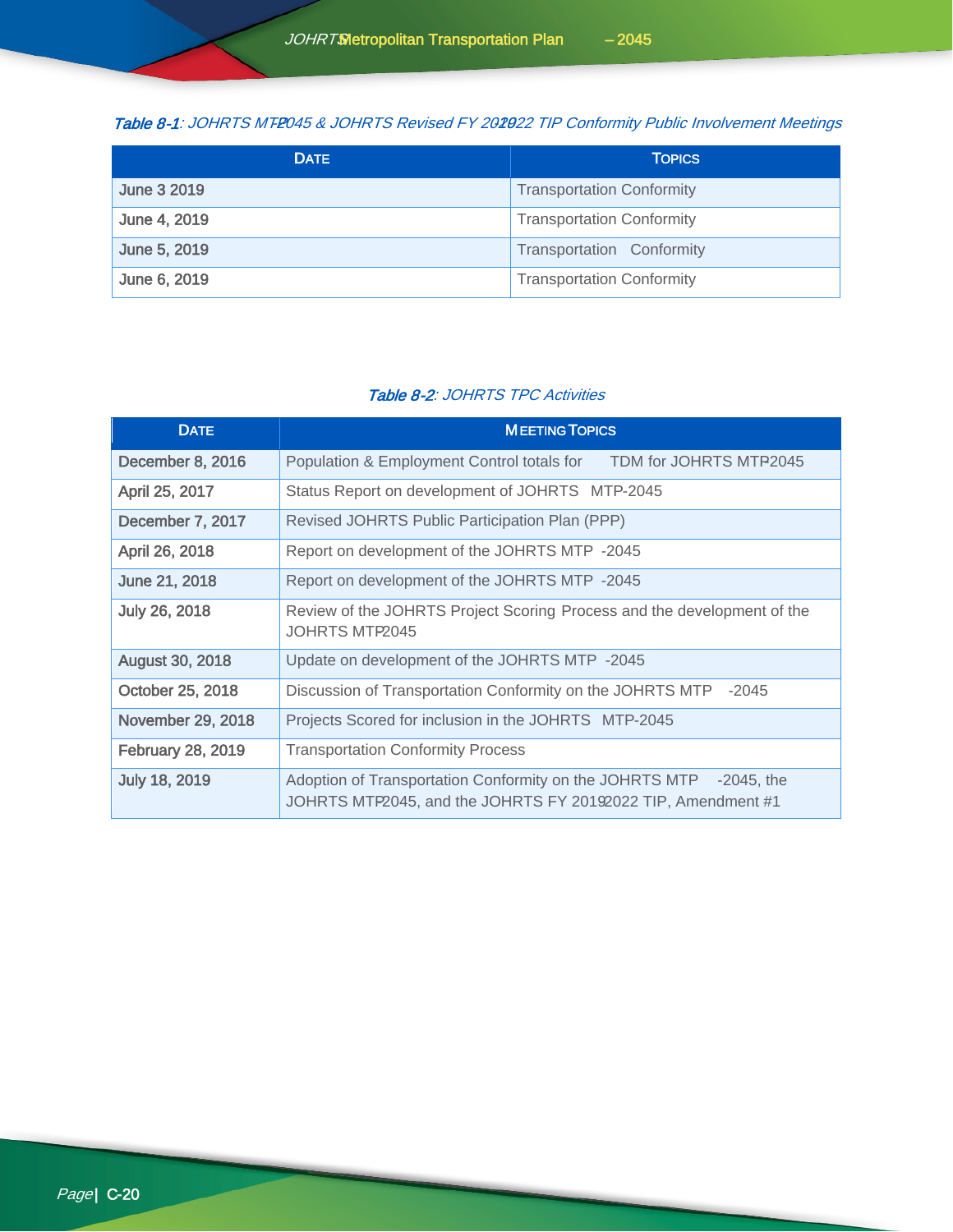#### Table 8-3: JOHRTS Technica0ommittee Activities

| <b>DATE</b>            | <b>MEETING TOPICS</b>                                                        |
|------------------------|------------------------------------------------------------------------------|
| October 20, 2016       | <b>TDM Update</b>                                                            |
| December 1, 2016       | Control Totals for new demographic base year for JOHRTS MTP<br>$-2045$       |
| March 21, 2017         | Report on JOHRTS MTP2045 development                                         |
| June 29, 2017          | update of the JOHRTS Project Selection Process<br>Presentation of draft 2017 |
| <b>August 17, 2017</b> | Status report on development of JOHRTS MTP -2045                             |
| November 7, 2018       | Scoring of submitted projects for JOHRTS MTP -2045                           |
| November 28, 2018      | Review of results of Project Scoring for the JOHRTS MTP -2045                |
| May 29, 2019           | Update on Transportation Conformity and JOHRTS MTP<br>$-2045$                |